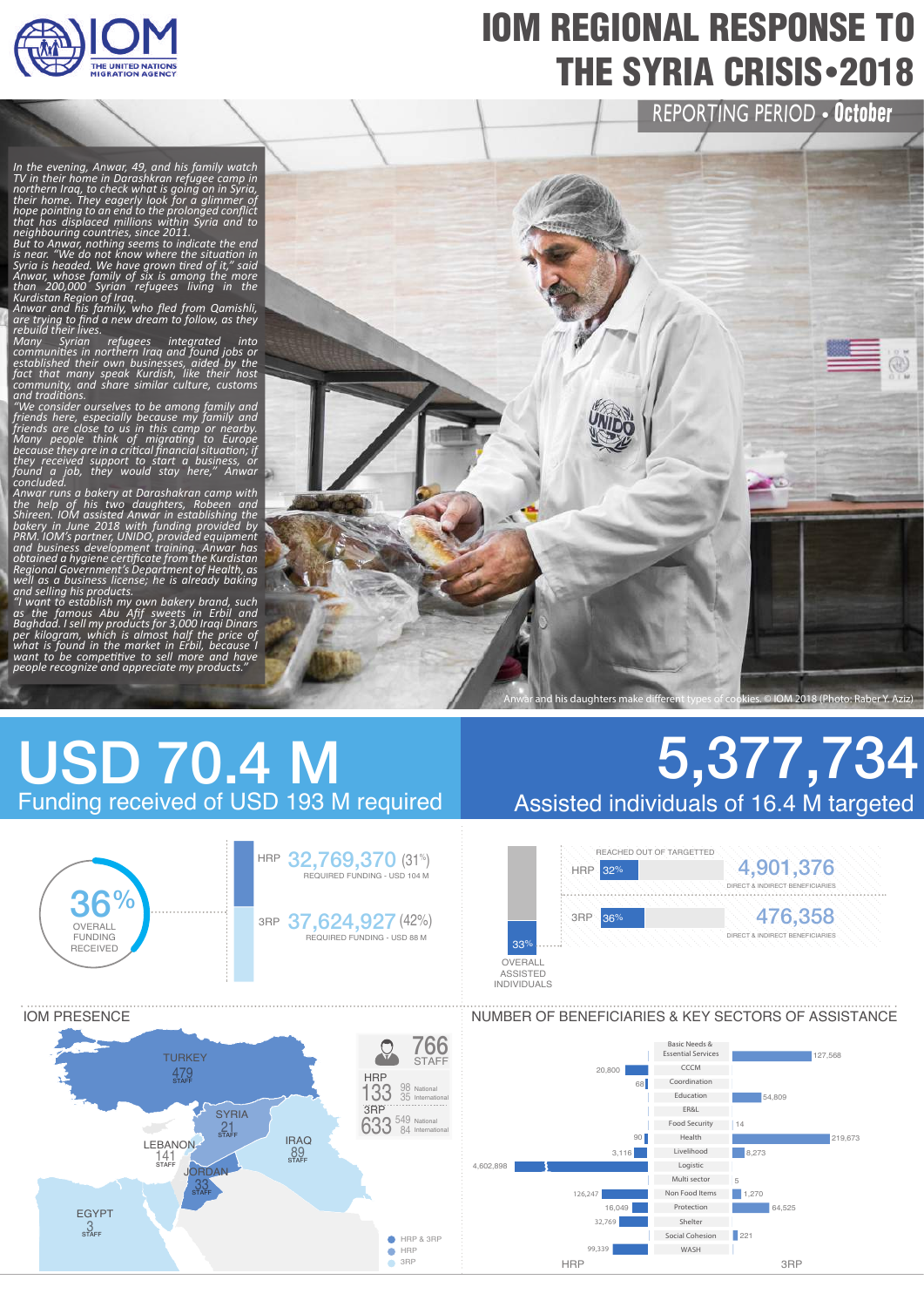#### IOM WHOLE OF SYRIA RESPONSE (HRP) - AT A GLANCE

#### HRP - RESPONSE SERVICE OVERVIEW 介黄首金以合因

Although the security situation inside Syria witnessed some stability after the Sochi Agreement between Turkey and Russia in September, armed attacks and changes in the political environment inside Syria continue to take place. This adds more complexity to humanitarian planning and jeopardizes humanitarian partners' access.

According to the UN, over 30,000 individuals got newly displaced in October 2018, mostly in North West and North East Syria. The top three displacement sub-districts were Zarbah in Aleppo Governorate, Hajin in Deir-ez-Zor Governorate, and Ma'arrat An Nu'man in Idleb Governorate. 22 per cent of the IDPs are staying in



abandoned buildings and 18 per cent in self-settled camps, which highlights the continuous need for shelter and CCCM support. Non-food items are especially a priority need in Idleb (46%), Ar-Raqqa (35%) and in Rural Damascus (27%).

The number of returnees continues to increase, and in October, nearly 89,000 people returned to their communities of origin, mostly to governorates in the South and North West of the country. 95 per cent of these individuals returned from locations within Syria and only five per cent from other countries. Returnees' priority needs include livelihood (54%), basic services (50%) and health (48%).

Shelter: In October, IOM's partners



Fatmaa and her family at an IOM camp, Idleb. © IOM 2018

distributed shelter units to 22 households (131 individuals, 51% of whom are females). The households also received transportation services from their original location to new shelter sites. In addi�on, 172 households (794 individuals) at an IDP collective centre received shelter rehabilitation assistance. Rehabilitation works included replacing and repairing of damaged windows, doors and ceilings, mostly caused by adverse weather conditions.

**CCCM:** On 16 October, a newly established camp supported by IOM and CCCM partners in North West Syria received the first beneficiaries, 34 IDP families (144 individuals) who moved from reception centres. IOM's implementing partners have provided camp management activities, such as registration, establishment of feedback mechanisms, water trucking and desludging. Moreover, in coordination with other partners, multi-sectoral humanitarian assistance is being delivered to IDPs in the camp on a daily basis, which includes distribution of food. NFIs. protec�on, health and nutri�on services.

The context in Northwest Syria was re-evaluated and in coordination with the CCCM Cluster, it was agreed on to prioritize relocating vulnerable IDPs from congested sites to the newly established camp. Community sensitization and vulnerability screening was completed in 43 congested IDP sites in Northwest Syria to iden�fy IDP families who are eligible and willing to move to the camp. In November, IDPs assessed as eligible are planned to be relocated. MHPSS - Mental Health and Psychosocial Support MHPSS - Mental Health and Psychosocial Support



*Fatmaa is originally from rural Idleb but has moved around a lot in her adult life for different reasons. After meeting Ibrahim and marrying him, she moved to Damascus with him and then later on they relocated to Al Hassakeh, where they settled and had five children. As conflict broke out in the area, the family fled to Idleb and stayed close to Fatmaa's parents for support. The family could only afford to rent a tiny one-room house, with a leaking roof that let in the cold in winter. One day, Ibrahim went out to get fuel for the fire and never returned home. Devastated, Fatmaa carried on and struggled to find a way to support her five children. Layered with blankets in a freezing house, the family made it through the winter. Fearful of the future for her children, she accepted a marriage proposal from another man and had two more children. Her marriage was unhappy and her husband extremely unsupportive of her children from her first marriage. When he began refusing to support Fatmaa's children, she decided to escape. Using the last remaining money she had, Fatmaa ran away. She made it to a nearby camp supported by IOM and CCCM partners, which offers basic vital services to newly displaced people when they are in their most vulnerable moment. Providing shelter facilities, clean water, and MHPSS services, the camp has given Fatmaa some much needed space to breathe. The children have some routine, meeting other children who have been through similar experiences and spending their time playing in the playground outside.* 

*Fatmaa worries for her long-term future but is determined to see her children in education. "I can't wait to see them at school. I'd feel so proud."*

#### SECTOR ICONS



ABBREVIATIONS USED .<br>LCCCM - Camp Coordination and Camp Management

ER&L - Early Recovery and Livelihoods HRP - Humanitarian Response Plan

- NFI Non-Food Items WASH - Water, Sanitation and Hygiene
- IBC International Blue Crescent Relief and Development Foundation 3RP Regional Refugee Response Plan I IDP - Internally Displaced Persons